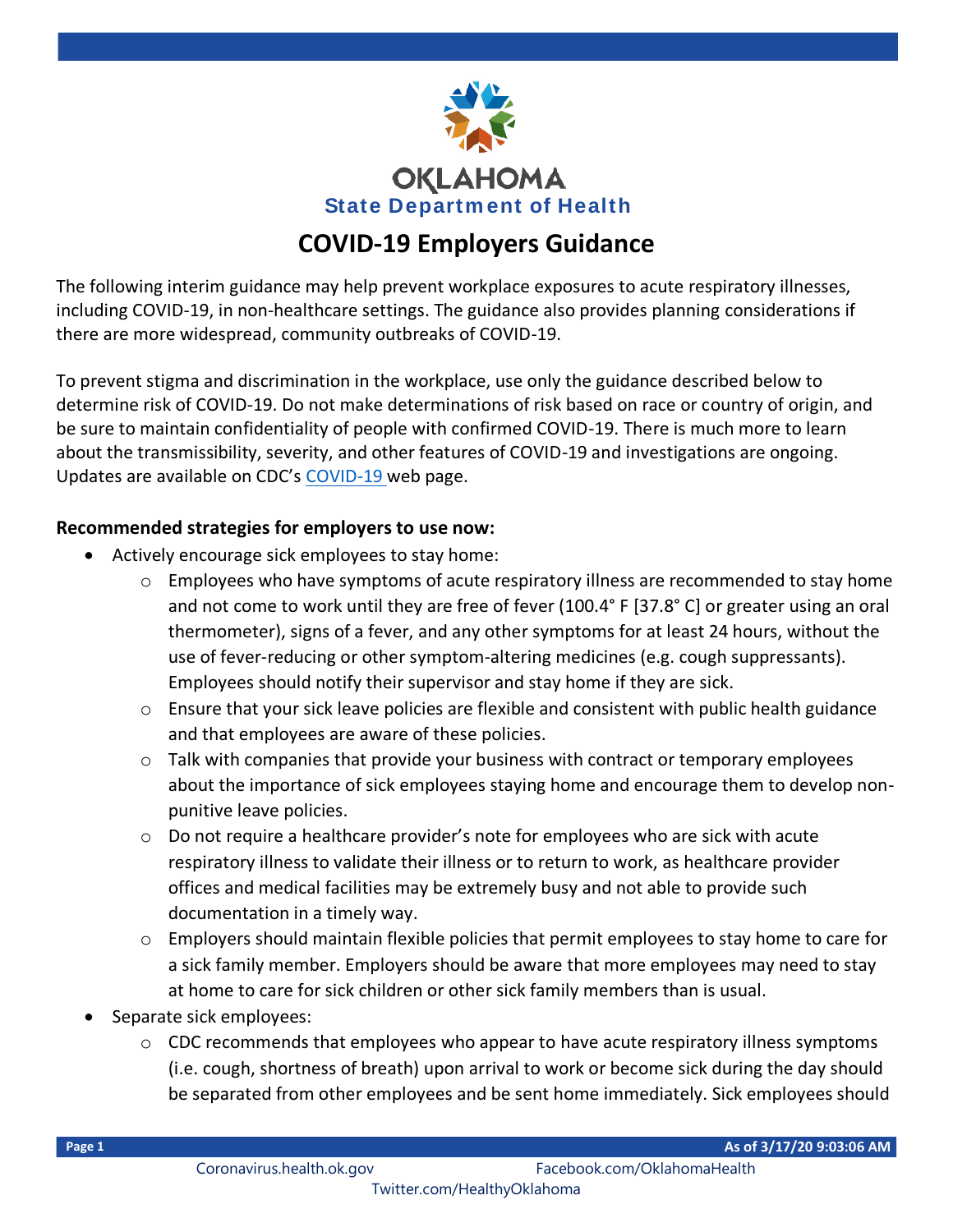

cover their noses and mouths with a tissue when coughing or sneezing (or an elbow or shoulder if no tissue is available).

- Emphasize staying home when sick, respiratory etiquette and hand hygiene by all employees:
	- o Place posters that encourage [staying home when sick,](https://www.cdc.gov/nonpharmaceutical-interventions/tools-resources/educational-materials.html) [cough and sneeze etiquette,](https://www.cdc.gov/healthywater/hygiene/etiquette/coughing_sneezing.html) and [hand hygiene](https://www.cdc.gov/handwashing/materials.html) at the entrance to your workplace and in other workplace areas where they are likely to be seen.
	- o Provide tissues and no-touch disposal receptacles for use by employees.
	- $\circ$  Instruct employees to clean their hands often with an alcohol-based hand sanitizer that contains at least 60-95% alcohol, or wash their hands with soap and water for at least 20 seconds. Soap and water should be used preferentially if hands are visibly dirty.
	- o Provide soap and water and alcohol-based hand rubs in the workplace. Ensure that adequate supplies are maintained. Place hand rubs in multiple locations or in conference rooms to encourage hand hygiene.
	- o Visit th[e coughing and sneezing etiquette a](https://www.cdc.gov/healthywater/hygiene/etiquette/coughing_sneezing.html)n[d clean hands webpage](https://www.cdc.gov/handwashing/index.html) for more information.
- Perform routine environmental cleaning:
	- $\circ$  Routinely clean all frequently touched surfaces in the workplace, such as workstations, countertops, and doorknobs. Use the cleaning agents that are usually used in these areas and follow the directions on the label.
	- o No additional disinfection beyond routine cleaning is recommended at this time.
	- o Provide disposable wipes so that commonly used surfaces (for example, doorknobs, keyboards, remote controls, desks) can be wiped down by employees before each use.
- Advise employees before traveling to take certain steps:
	- o Check the [CDC's Traveler's Health Notices](https://www.cdc.gov/travel) for the latest guidance and recommendations for each country to which you will travel. Specific travel information for travelers going to and returning from China, and information for aircrew, can be found at on the [CDC website.](https://www.cdc.gov/coronavirus/2019-ncov/travelers/index.html)
	- o Advise employees to check themselves for symptoms of [acute respiratory illness](https://www.cdc.gov/coronavirus/2019-ncov/about/symptoms.html) before starting travel and notify their supervisor and stay home if they are sick.
	- o Ensure employees who become sick while traveling or on temporary assignment understand that they should notify their supervisor and should promptly call a healthcare provider for advice if needed.
	- o If outside the United States, sick employees should follow your company's policy for obtaining medical care or contact a healthcare provider or overseas medical assistance company to assist them with finding an appropriate healthcare provider in that country. A U.S. consular officer can help locate healthcare services. However, U.S. embassies, consulates, and military facilities do not have the legal authority, capability, and resources to evacuate or give medicines, vaccines, or medical care to private U.S. citizens overseas.
- Additional Measures in Response to Currently Occurring Sporadic Importations of the COVID-19: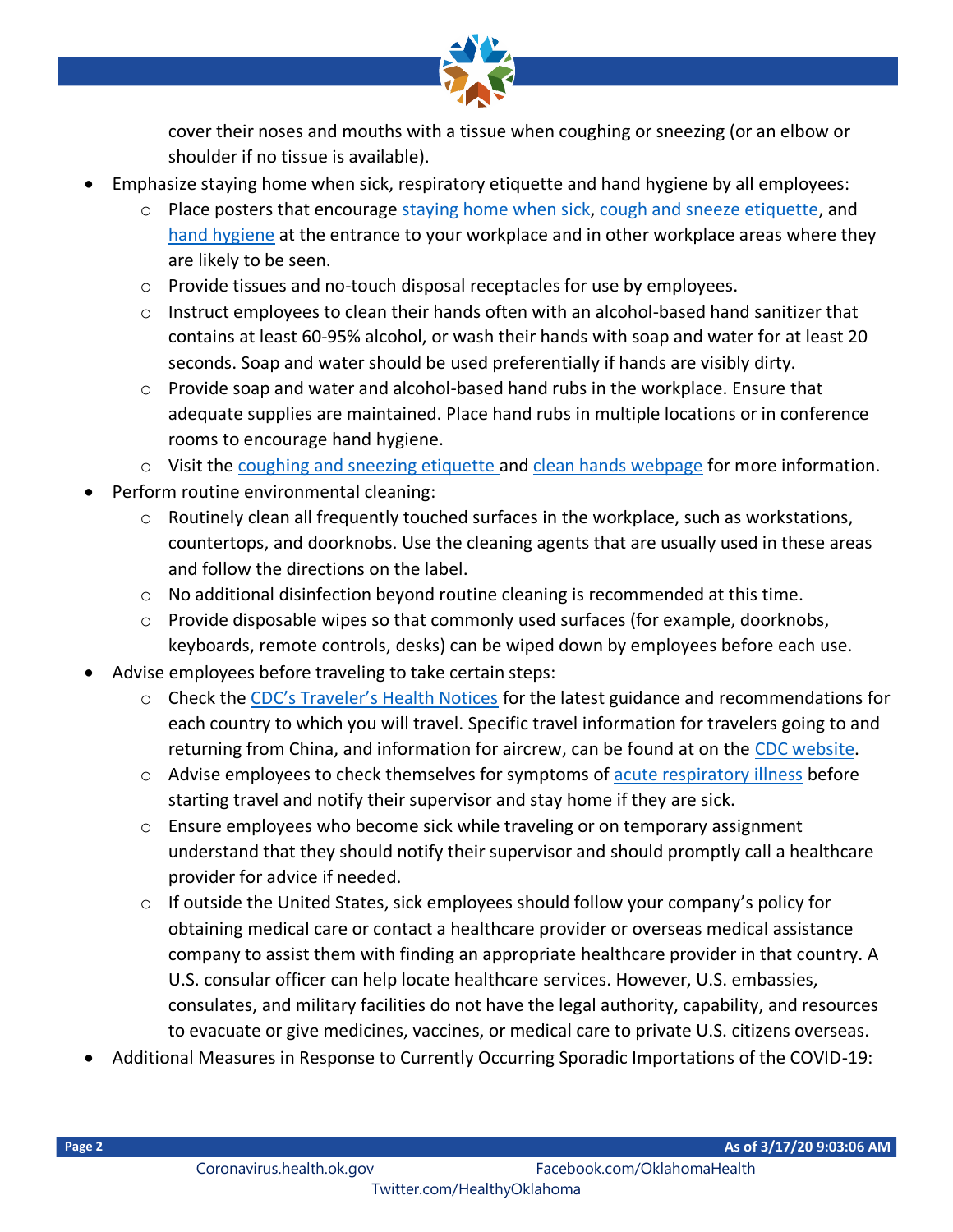

- $\circ$  Employees who are well but who have a sick family member at home with COVID-19 should notify their supervisor and refer to CDC guidance for [how to conduct a risk assessment](https://www.cdc.gov/coronavirus/2019-ncov/php/risk-assessment.html) of their potential exposure.
- o If an employee is confirmed to have COVID-19, employers should inform fellow employees of their possible exposure to COVID-19 in the workplace but maintain confidentiality as required by the Americans with Disabilities Act (ADA). Employees exposed to a co-worker with confirmed COVID-19 should refer to CDC guidance for [how to conduct a risk](https://www.cdc.gov/coronavirus/2019-ncov/php/risk-assessment.html)  [assessment](https://www.cdc.gov/coronavirus/2019-ncov/php/risk-assessment.html) of their potential exposure.

# **Planning for a Possible COVID-19 Outbreak in the US**

The severity of illness or how many people will fall ill from COVID-19 is unknown at this time. If there is evidence of a COVID-19 outbreak in the U.S., employers should plan to be able to respond in a flexible way to varying levels of severity and be prepared to refine their business response plans as needed. For the general American public, such as workers in non-healthcare settings and where it is unlikely that work tasks create an increased risk of exposures to COVID-19, the immediate health risk from COVID-19 is considered low. The CDC and its partners will continue to monitor national and international data on the severity of illness caused by COVID-19, will disseminate the results of these ongoing surveillance assessments, and will make additional recommendations as needed.

#### **Planning Considerations**

All employers need to consider how best to decrease the spread of acute respiratory illness and lower the impact of COVID-19 in their workplace in the event of an outbreak in the US. They should identify and communicate their objectives, which may include one or more of the following: (a) reducing transmission among staff, (b) protecting people who are at higher risk for adverse health complications, (c) maintaining business operations, and (d) minimizing adverse effects on other entities in their supply chains. Some of the key considerations when making decisions on appropriate responses are:

- Disease severity (i.e., number of people who are sick, hospitalization and death rates) in the community where the business is located;
- Impact of disease on employees that are vulnerable and may be at higher risk for COVID-19 adverse health complications. Inform employees that some people may be at higher risk for severe illness, such as older adults and those with chronic medical conditions.
- Prepare for possible increased numbers of employee absences due to illness in employees and their family members, dismissals of early childhood programs and K-12 schools due to high levels of absenteeism or illness:
	- o Employers should plan to monitor and respond to absenteeism at the workplace. Implement plans to continue your essential business functions in case you experience higher than usual absenteeism.
	- o Cross-train personnel to perform essential functions so that the workplace is able to operate even if key staff members are absent.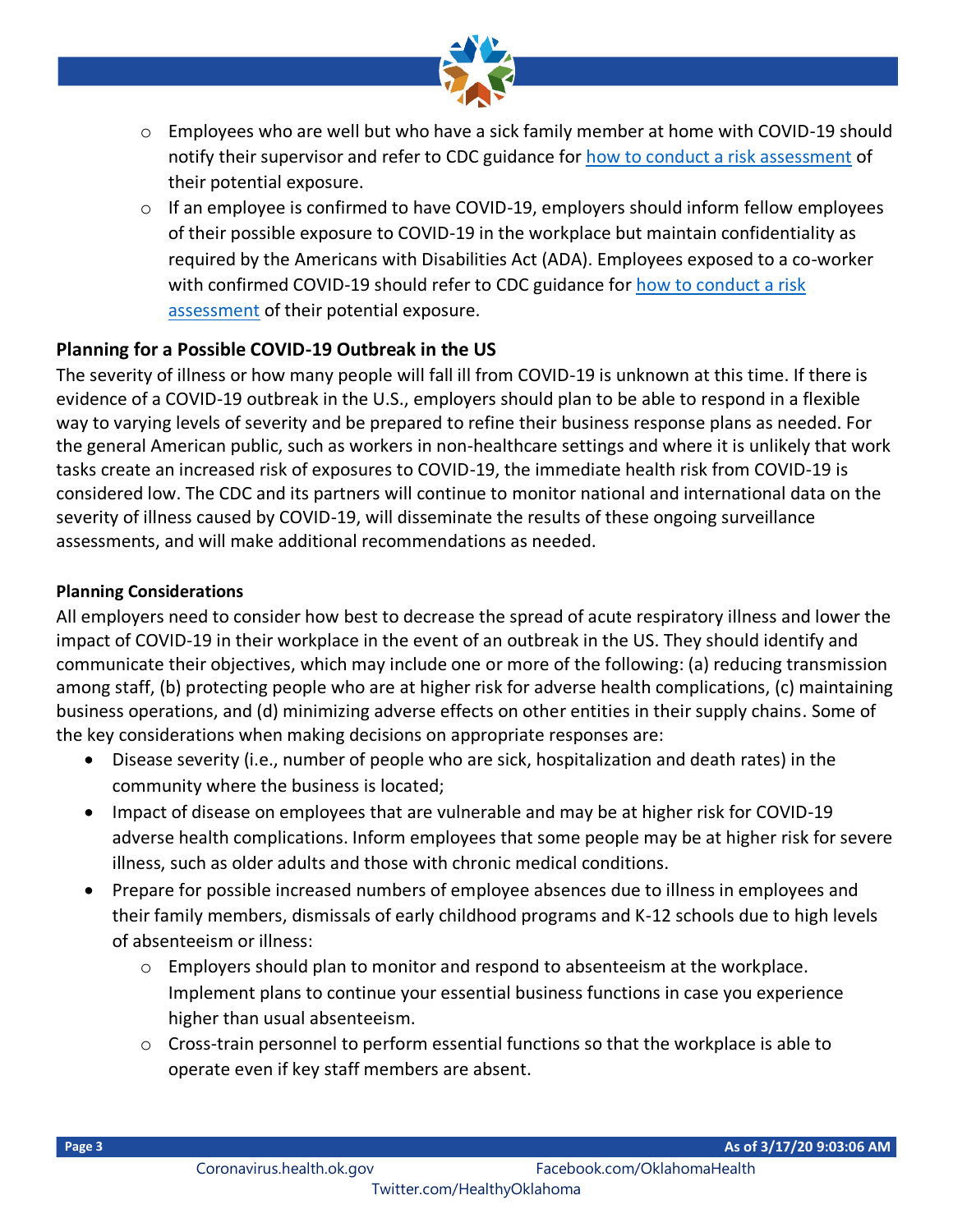

- o Assess your essential functions and the reliance that others and the community have on your services or products. Be prepared to change your business practices if needed to maintain critical operations (e.g., identify alternative suppliers, prioritize customers, or temporarily suspend some of your operations if needed).
- Employers with more than one business location are encouraged to provide local managers with the authority to take appropriate actions outlined in their business infectious disease outbreak response plan based on the condition in each locality.
- Coordination with [state](https://www.cste.org/page/EpiOnCall) and [local](https://www.naccho.org/membership/lhd-directory) health officials is strongly encouraged for all businesses so that timely and accurate information can guide appropriate responses in each location where their operations reside. Since the intensity of an outbreak may differ according to geographic location, local health officials will be issuing guidance specific to their communities.

# **Important Considerations for Creating an Infectious Disease Outbreak Response Plan**

All employers should be ready to implement strategies to protect their workforce from COVID-19 while ensuring continuity of operations. During a COVID-19 outbreak, all sick employees should stay home and away from the workplace, respiratory etiquette and hand hygiene should be encouraged, and routine cleaning of commonly touched surfaces should be performed regularly.

## **Employers should:**

- Ensure the plan is flexible and involve your employees in developing and reviewing your plan.
- Conduct a focused discussion or exercise using your plan, to find out ahead of time whether the plan has gaps or problems that need to be corrected.
- Share your plan with employees and explain what human resources policies, workplace and leave flexibilities, and pay and benefits will be available to them.
- Share best practices with other businesses in your communities (especially those in your supply chain), chambers of commerce, and associations to improve community response efforts.

# Recommendations for an Infectious Disease Outbreak Response Plan:

- Identify possible work-related exposure and health risks to your employees. OSHA has more information on how to [protect workers from potential exposures](https://www.osha.gov/SLTC/novel_coronavirus/index.html) to COVID-19.
- Review human resources policies to make sure that policies and practices are consistent with public health recommendations and are consistent with existing state and federal workplace laws (for more information on employer responsibilities, visit the [Department of Labor's](http://www.dol.gov/) and the [Equal](http://www.eeoc.gov/)  [Employment Opportunity Commission's](http://www.eeoc.gov/) websites).
- Explore whether you can establish policies and practices, such as flexible worksites (e.g., telecommuting) and flexible work hours (e.g., staggered shifts), to increase the physical distance among employees and between employees and others if state and local health authorities recommend the use of social distancing strategies. For employees who are able to telework, supervisors should encourage employees to telework instead of coming into the workplace until